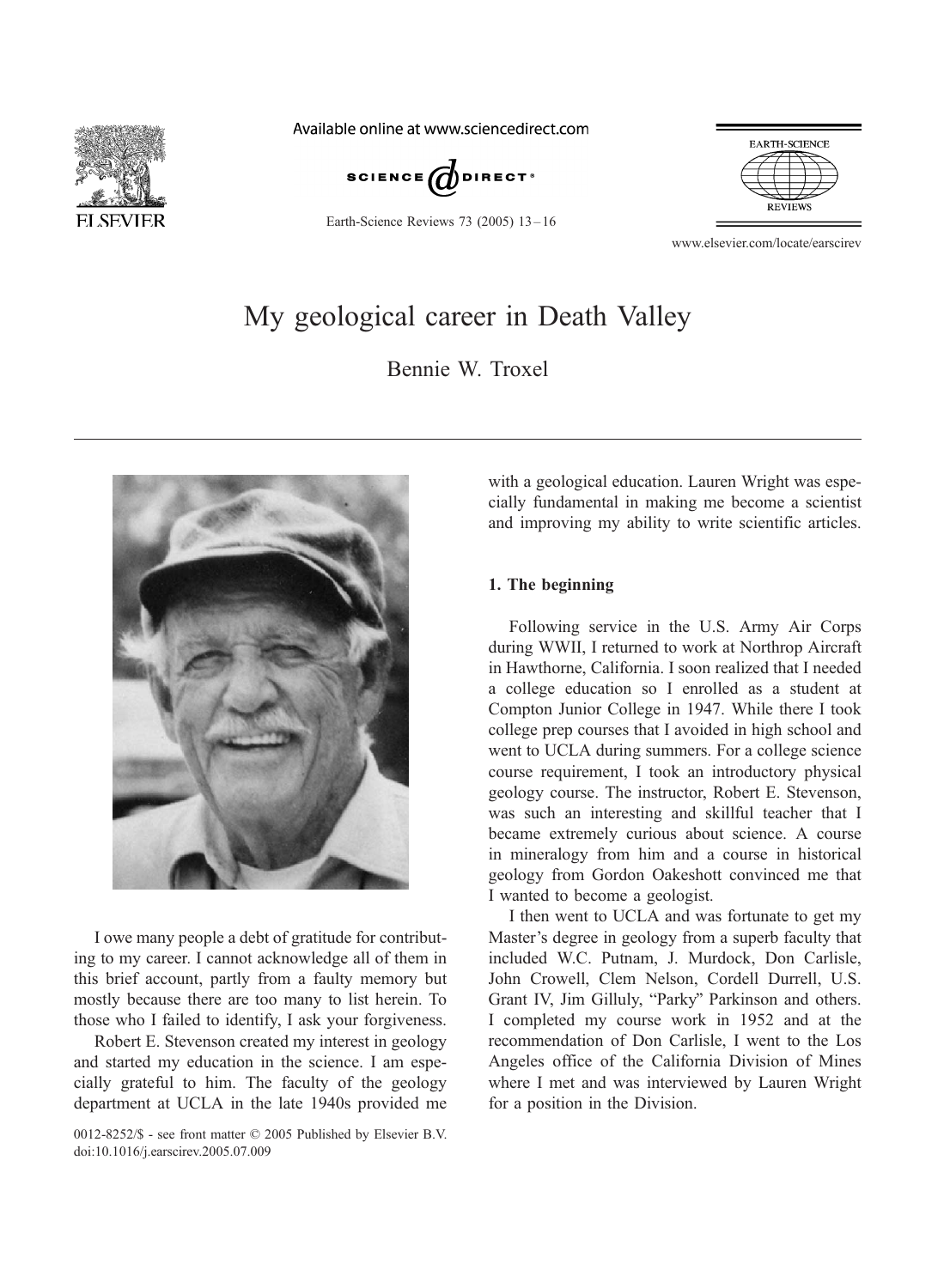Olaf Jenkins, Chief of Division, said to hire me and after a few weeks working at the laboratory and at the information desk in the San Francisco headquarters office of the Division I was transferred to the Los Angeles office. While in San Francisco, I learned much about California geology from Gordon Oakeshott and Charles Chesterman.

In Los Angeles, I soon became involved in several projects which resulted in publications on mineral commodities (wollastonite, uranium, thorium, and abrasive minerals) and several geologic road guides for Bulletin 170. Lauren also encouraged me to publish a map of my thesis area (Shadow Mountains near Victorville, CA) in Bulletin 170. Paul Morton and I next undertook a 2-year investigation of the mineral resources of Kern County. Several other staff members of the Division contributed to the comprehensive report on Kern County. All of the material published from these studies was edited by Lauren and was improved by his input.

Soon after I started working in the Los Angeles office, Lauren invited me to accompany him on a trip to the Death Valley region. At that time Lauren was studying tale deposits for the Division and for a PhD degree at California Institute of Technology. On that trip he suggested that I consider making a geologic map of the north half of the Avawatz Pass 15-min quadrangle. I liked the idea and thus began a long and extremely satisfactory career of working with Lauren in Death Valley.

#### 2. The early Death Valley events

Almost immediately after I started fieldwork on the Avawatz Pass quadrangle, Lauren and I began the preparation of a geologic guide through the Mojave Desert and Death Valley. I also met Levi Noble during this time, because of our interests in mapping in nearby areas Levi invited Lauren and I to map with him the complicated geology of the Virgin Spring area, the area of extreme importance to Levi. Subsequently we divided our long and frequent winter weekend trips between mapping our individual quadrangles and mapping with Levi. We usually visited Levi and his wife Dorothy at Valyermo on our way to Shoshone. Levi rode with us on many weekends, but occasionally he and Dorothy would drive to Shoshone in their walnut paneled 4-door Jaguar. It was a real treat to drive their Jaguar into Virgin Spring Canyon. In fact, it was a better field car than the 1954 Chevrolet Sedan that was our only field car at the time. The Division later acquired a Chevrolet panel truck that was converted to 4-wheel drive and we were able to traverse more terrain with it.

In the 1950s we were provided with a vehicle and \$16.50 per diem for expenses. The motel room in Shoshone for two was \$6.50 per day. We cooked breakfast in the motel, packed a lunch, than ate dinner at the café in Shoshone. We plotted the geology with 7 to  $9$  H pencils then using crow-quill pens "inked in" our maps after dinner. Evening events were terminated at 10 p.m. when the electric generator for Shoshone was turned off. We mapped independently in the Virgin Spring area and discussed what we saw as we returned to Shoshone. Levi listened carefully and early next morning he would make notes about our observations. I commonly made wild interpretations of our work and Lauren was kind enough not to laugh at them. Our detailed mapping proceeded very slowly. We each rarely mapped more than  $1/10$  of a square mile in a day.

During this time a group of Levi's peers would make an annual fieldtrip to review our progress. The group included Henry Ferguson, Jim Gilluly, Chester Longwell, Bill Pecora, Charles Anderson, Charles Denny, Charles Hunt, and others. If the group was too large, Levi would make an itinerary for Lauren and I; Levi would stay home. Before Levi died he had agreed with us that his Amargosa Chaos was formed by extensional activity rather than compression. Unfortunately, we never published a joint paper with him to document this fact.

Levi also had an interest in the Funeral Mountains and Lauren and I decided to make a geologic map of that area. Over a period of many years we completed the 1/48,000 scale map of the Chloride Cliff and Big Dune quadrangles. We are grateful to Mike Carr for getting it published. It was in the Funeral Mountains that we noted that west-dipping normal faults flattened at depth and joined on a common plane. We then realized that a similar fault pattern existed in the Virgin spring area.

During this time Lauren and I continued to map 7 1/2-min quadrangles independently. His work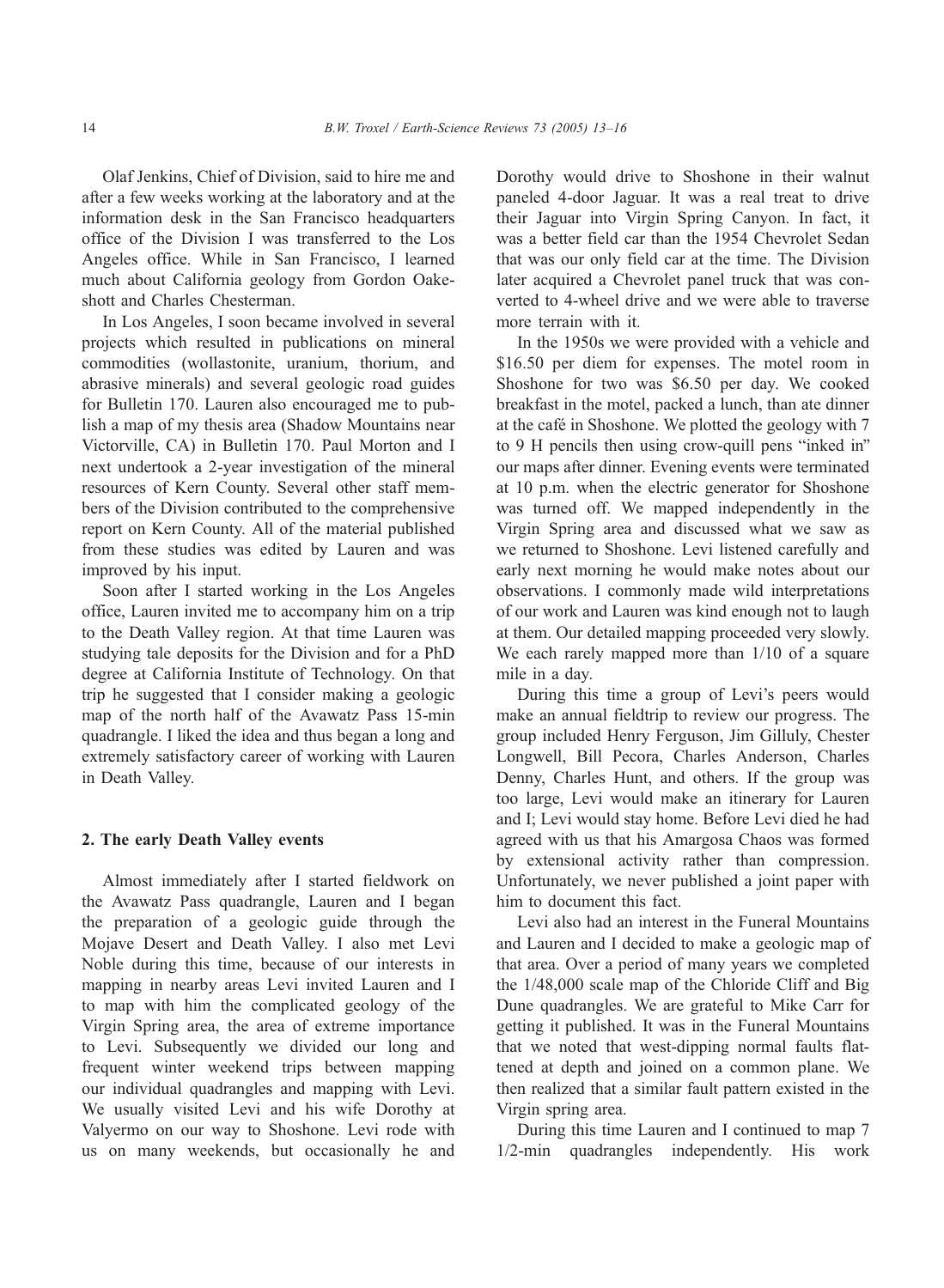included parts of the Shoshone and Tecopa quadrangles and mine included parts of the Avawatz Pass and Leach Lake quadrangles. Later we jointly started mapping the Greenwater Range.

### 3. Later events and people

As interest in Death Valley geology began to grow many other people began studying various problems there. I can list only a few of them herein. The early group included Charles Hunt and Don Mabay, Don Curry, Harold Drewes, Charles Denny, Chet Wrucke, Jack Stewart, Mitchell Reynolds and Jim McAllister.

Lauren encouraged students and faculty from Pennsylvania State University to study various problems. Eugene Williams and Charles Thornton supervised student activities in Death Valley, as did Lauren. Somewhat later I began to attract students from the University of California at Davis. The Institute of Technology initiated studies in the Paramint Mountains. Faculty and students from the Massachusetts Institute of Technology and Harvard University also began working on problems in Death Valley. Laura Serpa and Terry Pavlis encouraged many students from the University of New Orleans to study a wide variety of problems in the region and deserve special mention for initiating, with Susan Sorrell, the SHEAR facility in Shoshone. Many other University faculty and students commended students in the region and I apologize for not listing them here.

Lauren has identified many students that we have worked with but I wish to identify a few others for whom I greatly appreciated having worked with. They are Roland Brady, Paul Butler, Pam Burnley, Marty Giaramita, Julie Miller, Dan Graff, Rick Kramer, Sue Hall and Mitch Casteel. There were others whose names escape me.

### 4. Supplemental information

I was fortunate to work in surrounding areas, usually with others and thus gain regional knowledge that was useful in understanding Death Valley geology. These areas include the Spring Mountains where I co-taught summer field geology for 2 years at the University of Nevada at Las Vegas; reconnaissance geology for the 1:250,000 Trona sheet of the California State geologic map (Cliff Gray and I mapped a large portion of this sheet); in the Fort Irwin area, we upgraded G.I. Smith's map with Roland Brady, Matt McMackin, Terry Paulis and Laura Serpa; reconnaissance mapping in the Arawatz Mountains with Dick Jahns and Lauren; field review with others of Don Kupfer's seminal work in the Silverian Hills; field trips near Las Vegas with Chester Longwell; reconnaissance geology of the Last Chance Range with J.H. Stewart; and mapping the State Range with G.I. Smith, Cliff Gray and Roland Von Huene.

### 5. Important events and speculations

Almost simultaneously Lauren and I recognized what we then called a basin facies of the Noonday Dolomite. My work in the Saddle Peak Hills revealed a clastic unit atop lower Noonday and beneath upper Noonday Dolomite. Lauren's work in the Ibex Hills revealed eroded lower Noonday Dolomite incorporated as basal clasts in a clastic unit overlain by upper Noonday. We later identified this as the Ibex Formation.

Our joint work in the Funeral Mountains/Virgin Spring area and individual work in nearby areas eventually led to the recognition of extension tectonics in Death Valley. Fundamental to this recognition was the documentation of the relationship of listric normal faults and an underlying planer surface now known as a detachment fault. The flattening of normal faults at depth and convergence of them were plotted by me in the Saddle Peak Hills in the late 1950s but their significance was not recognized until many years later. The map of the Saddle Peak Hills is yet to be published (2003).

An anomalous northwest-trending tertiary dike swarm in the Saddle Peak Hills and smaller ranges on each side was an enigma for many years. Our work in the Kingston Range and especially the work of Jim Calzia led to the recognition that extension in that area was to the southwest before 12.4 mya and was not overprinted by the effects of later extension to the northwest so commonly documented in most of the Death Valley region. I am now convinced that the dike swarm in the Saddle Peak Hills was emplaced during pre-12 mya extension to the southwest. Northwest-